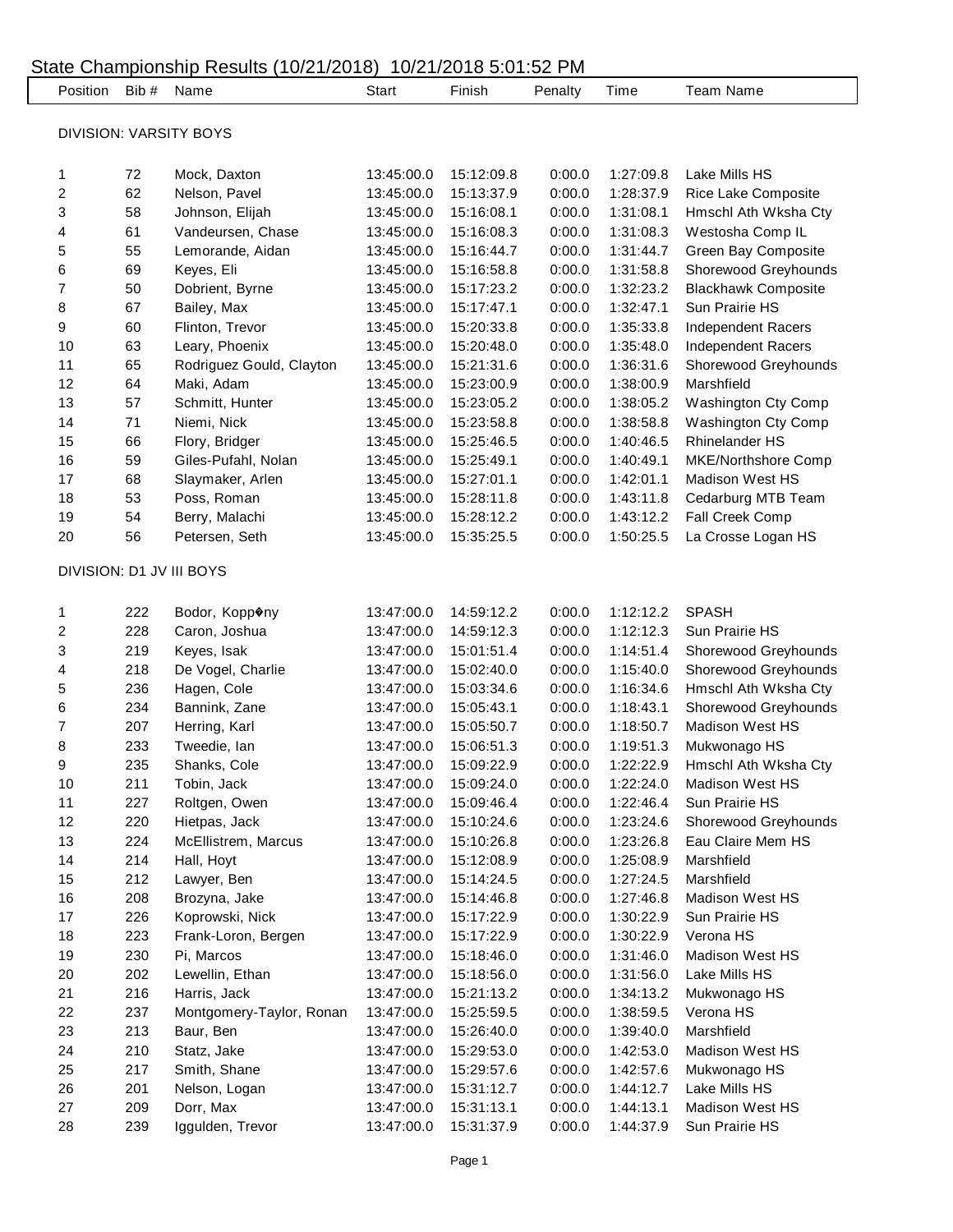### State Championship Results (10/21/2018) 10/21/2018 5:01:52 PM

L

| Position         | Bib # | Name                            | <b>Start</b> | Finish     | Penalty | Time                   | <b>Team Name</b>           |
|------------------|-------|---------------------------------|--------------|------------|---------|------------------------|----------------------------|
| 29               | 242   | Novak, Sam                      | 13:47:00.0   | 15:32:32.9 | 0:00.0  | 1:45:32.9              | La Crosse Logan HS         |
| 30               | 203   | Boge, Caden                     | 13:47:00.0   | 15:32:32.9 | 0:00.0  | 1:45:32.9              | La Crosse Logan HS         |
| 31               | 215   | Schwartz, Jared                 | 13:47:00.0   | 15:33:47.9 | 0:00.0  | 1:46:47.9              | Menomonee Falls HS         |
| 32               | 204   | Perry, Josh                     | 13:47:00.0   | 15:35:25.5 | 0:00.0  | 1:48:25.5              | La Crosse Logan HS         |
| 33               | 205   | Boge, Tanner                    | 13:47:00.0   | 15:35:25.6 | 0:00.0  | 1:48:25.6              | La Crosse Logan HS         |
|                  |       | DIVISION: D2 JV III BOYS        |              |            |         |                        |                            |
| 1                | 303   | Berry, Isaiah                   | 13:54:00.0   | 15:07:41.1 | 0:00.0  | 1:13:41.1              | Fall Creek Comp            |
| $\boldsymbol{2}$ | 364   | Komp, Ethan                     | 13:54:00.0   | 15:07:41.5 | 0:00.0  | 1:13:41.5              | Rice Lake Composite        |
| 3                | 310   | Pearson, Drexler                | 13:54:00.0   | 15:08:11.9 | 0:00.0  | 1:14:11.9              | Janesville                 |
| 4                | 328   | Hindman, Louis                  | 13:54:00.0   | 15:09:15.8 | 0:00.0  | 1:15:15.8              | Marquette Senior HS        |
| 5                | 339   | Urban, Kevin                    | 13:54:00.0   | 15:09:17.2 | 0:00.0  | 1:15:17.2              | Westosha Comp IL           |
| 6                | 363   | Frank, William                  | 13:54:00.0   | 15:10:38.0 | 0:00.0  | 1:16:38.0              | Green Bay Composite        |
| $\boldsymbol{7}$ | 333   | Hutchens, Emory                 | 13:54:00.0   | 15:11:58.9 | 0:00.0  | 1:17:58.9              | Cambridge HS               |
| 8                | 315   | Gargulak, Bennett               | 13:54:00.0   | 15:12:22.6 | 0:00.0  | 1:18:22.6              | Rice Lake Composite        |
| 9                | 336   | Somerville, Sam                 | 13:55:00.0   | 15:13:34.6 | 0:00.0  | 1:18:34.6              | Fall Creek HS              |
| 10               | 313   | Hale, Edward                    | 13:54:00.0   | 15:13:10.7 | 0:00.0  | 1:19:10.7              | La Crosse Composite        |
| 11               | 340   | Holm, Caden                     | 13:54:00.0   | 15:13:11.4 | 0:00.0  | 1:19:11.4              | 906 Adventure Comp         |
| 12               | 311   | Keating, Zack                   | 13:54:00.0   | 15:13:55.9 | 0:00.0  | 1:19:55.9              | Janesville                 |
| 13               | 330   | Panofsky, Martin                | 13:54:00.0   | 15:13:56.3 | 0:00.0  | 1:19:56.3              | Madison East HS            |
| 14               | 309   | Moore, Kaleb                    | 13:54:00.0   | 15:15:36.0 | 0:00.0  | 1:21:36.0              | Green Bay Composite        |
| 15               | 320   | Janssen, Ethan                  | 13:54:00.0   | 15:15:37.5 | 0:00.0  | 1:21:37.5              | Washington Cty Comp        |
| 16               | 332   | Raasch, Zigmund                 | 13:55:00.0   | 15:17:09.1 | 0:00.0  | 1:22:09.1              | MKE/Northshore Comp        |
| 17               | 327   | Rainer, Rider                   | 13:54:00.0   | 15:16:25.3 | 0:00.0  | 1:22:25.3              | Westosha Comp              |
| 18               | 307   | Schwiesow, Henry                | 13:55:00.0   | 15:17:43.4 | 0:00.0  | 1:22:43.4              | Green Bay Composite        |
| 19               | 326   | Molitor, Kody                   | 13:54:00.0   | 15:16:52.8 | 0:00.0  | 1:22:52.8              | Westosha Comp              |
| 20               | 301   | Cramer, Ethan                   | 13:54:00.0   | 15:17:30.4 | 0:00.0  | 1:23:30.4              | <b>Blackhawk Composite</b> |
| 21               | 355   | Banish, Joe                     | 13:55:00.0   | 15:18:35.8 | 0:00.0  | 1:23:35.8              | Westosha Comp              |
| 22               | 325   | Degenhardt, Kaden               | 13:54:00.0   | 15:18:25.8 | 0:00.0  | 1:24:25.8              | <b>Wildlands Riders</b>    |
| 23               | 329   | Clement, Wyatt                  | 13:54:00.0   | 15:19:56.9 | 0:00.0  | 1:25:56.9              | Marquette Senior HS        |
| 24               | 317   | Johnson, Tanner                 | 13:54:00.0   | 15:20:46.0 | 0:00.0  | 1:26:46.0              | Sun Prairie Cards          |
| 25               | 304   | Moore, Christian                | 13:54:00.0   | 15:21:00.8 | 0:00.0  | 1:27:00.8              | Fox Valley Composite       |
| 26               | 316   | Kinnamon, Alex                  | 13:55:00.0   | 15:22:11.3 | 0:00.0  | 1:27:11.3              | Sauk Prairie HS            |
| 27               | 360   | Zondlak, Jacob                  | 13:54:00.0   | 15:22:06.3 | 0:00.0  | 1:28:06.3              | Westosha Comp NPier        |
| 28               | 331   | Waldner, Dylan                  | 13:54:00.0   | 15:22:12.3 | 0:00.0  | 1:28:12.3              | Onalaska HS                |
| 29               | 314   | Zigler, Nolan                   | 13:54:00.0   | 15:22:30.1 | 0:00.0  | 1:28:30.1              | Pewaukee MTB               |
| $30\,$           | 335   | Andersen, Matt                  | 13:55:00.0   | 15:23:37.2 | 0:00.0  | 1:28:37.2              | Cambridge HS               |
| 31               | 349   | Neupert, William                | 13:55:00.0   | 15:25:14.5 | 0:00.0  | 1:30:14.5              | Janesville                 |
| 32               | 342   | Kasianowicz, Carter             | 13:55:00.0   | 15:27:29.2 | 0:00.0  | 1:32:29.2              | Westosha Comp SPort        |
| 33               | 358   | Wright, Ethan                   | 13:55:00.0   | 15:27:52.8 | 0:00.0  | 1:32:52.8              | Sauk Prairie Comp          |
| 34               | 300   | Leland, Andrew                  | 13:54:00.0   | 15:29:28.3 | 0:00.0  | 1:35:28.3              | <b>Blackhawk Composite</b> |
|                  |       |                                 | 13:54:00.0   |            |         |                        |                            |
| 35               | 348   | Nimmer, Cayden<br>Dalton, Lance |              | 15:29:30.5 | 0:00.0  | 1:35:30.5<br>1:36:58.8 | Green Bay Composite        |
| 36               | 350   |                                 | 13:55:00.0   | 15:31:58.8 | 0:00.0  |                        | Janesville                 |
| 37               | 318   | Carlson, Sam                    | 13:55:00.0   | 15:33:08.3 | 0:00.0  | 1:38:08.3              | West Bend West HS          |
| 38               | 344   | Nisbet, William                 | 13:55:00.0   | 15:33:25.1 | 0:00.0  | 1:38:25.1              | <b>Blackhawk Composite</b> |
| 39               | 356   | Watson, Reid                    | 13:54:00.0   | 15:32:54.2 | 0:00.0  | 1:38:54.2              | Cam-Rock Comp              |
| 40               | 338   | Kaupplia, Mason                 | 13:55:00.0   | 15:34:10.3 | 0:00.0  | 1:39:10.3              | Westosha Comp IL           |
| 41               | 347   | Van Straten, Theo               | 13:54:00.0   | 15:33:11.4 | 0:00.0  | 1:39:11.4              | Green Bay Composite        |
| 42               | 306   | Carew, Ryan                     | 13:54:00.0   | 15:34:28.9 | 0:00.0  | 1:40:28.9              | Fox Valley Composite       |
| 43               | 334   | Gowan, Reid                     | 13:55:00.0   | 16:05:42.0 | 0:00.0  | 2:10:42.0              | Cambridge HS               |
| 44               | 351   | Nathaniel, Joshua               | 13:55:00.0   | 16:05:52.5 | 0:00.0  | 2:10:52.5              | MKE MTB Composite          |
| 45               | 323   | Hobson, Jack                    | 13:55:00.0   | 16:14:35.4 | 0:00.0  | 2:19:35.4              | Wausau Composite           |
| 46               | 345   | Angulo, Alan                    | 13:55:00.0   | 16:14:52.6 | 0:00.0  | 2:19:52.6              | <b>BGMS Acosta Comp</b>    |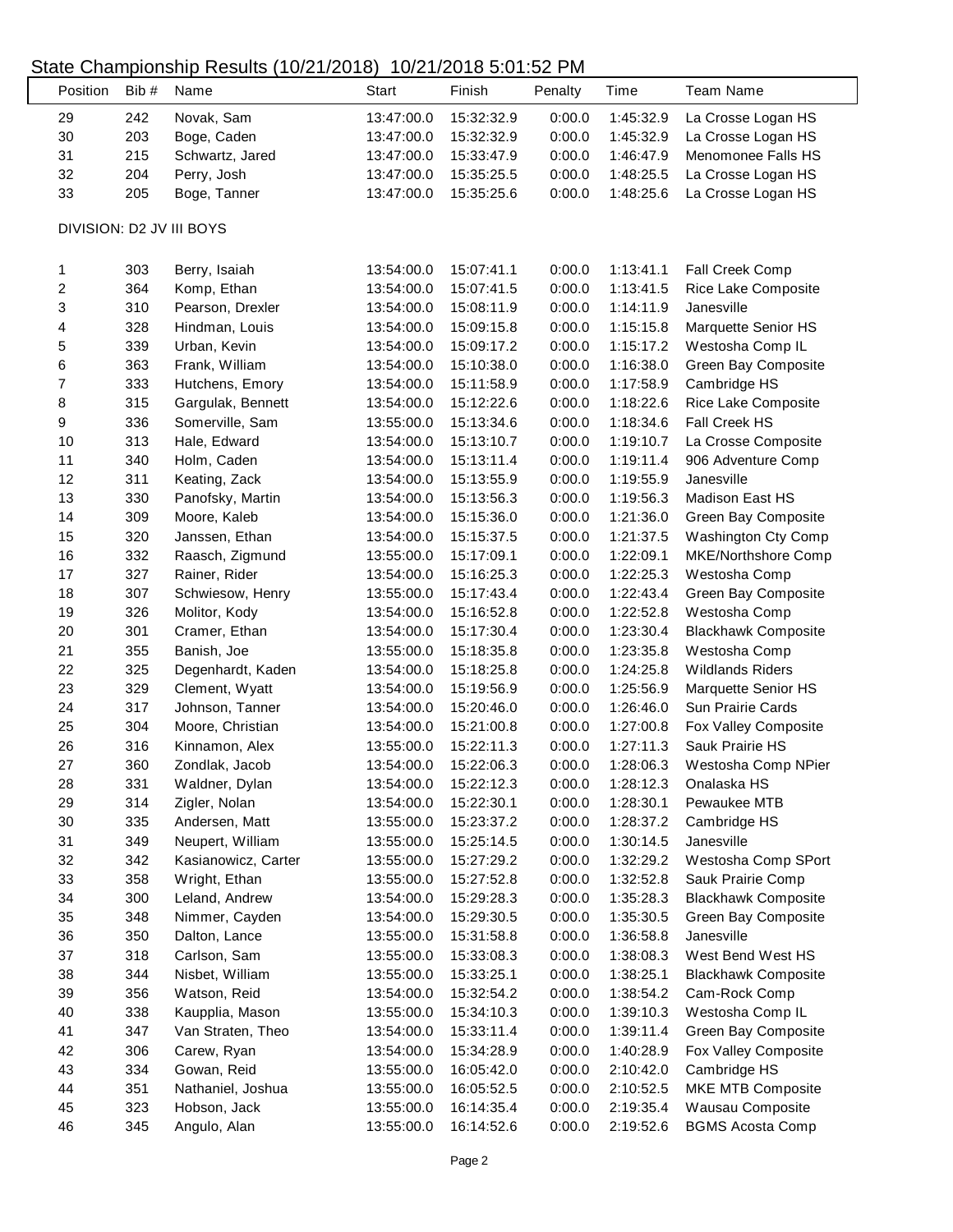#### State Championship Results (10/21/2018) 10/21/2018 5:01:52 PM Position Bib # Name Start Finish Penalty Time Team Name 319 Thorpe, Porter 13:54:00.0 16:25:38.5 0:00.0 2:31:38.5 Wausau East DIVISION: D1 JV II BOYS 512 Johannes, Paul 12:30:00.0 13:22:33.1 0:00.0 52:33.1 Hmschl Ath Wksha Cty 510 Benson, Ean 12:30:00.0 13:24:39.9 0:00.0 54:39.9 Hmschl Ath Wksha Cty 506 Litton, David 12:30:00.0 13:24:41.0 0:00.0 54:41.0 Shorewood Greyhounds 535 Larson, Cade 12:30:00.0 13:24:41.1 0:00.0 54:41.1 SPASH 534 Ruzicka, Mark 12:30:00.0 13:25:21.7 0:00.0 55:21.7 Shorewood Greyhounds 536 Willkom, Ben 12:30:00.0 13:26:43.7 0:00.0 56:43.7 Verona HS 540 Hanson, Miles 12:30:00.0 13:27:50.1 0:00.0 57:50.1 Sun Prairie HS 539 Wiese, Hugh 12:30:00.0 13:27:50.4 0:00.0 57:50.4 Rhinelander HS 502 Gustafson, Mason 12:30:00.0 13:29:03.0 0:00.0 59:03.0 Marshfield 500 Saylor, Quentin 12:30:00.0 13:29:40.2 0:00.0 59:40.2 Lake Mills HS 518 Frank, Garrett 12:30:00.0 13:29:45.1 0:00.0 59:45.1 Sun Prairie HS 541 Rimrodt, Reece 12:30:00.0 13:30:25.3 0:00.0 1:00:25.3 Sun Prairie HS 511 Peppel, Matthew 12:30:00.0 13:30:41.2 0:00.0 1:00:41.2 Hmschl Ath Wksha Cty 532 Gravelle, Charlie 12:30:00.0 13:33:20.0 0:00.0 1:03:20.0 Shorewood Greyhounds 514 Horsfall, Jacob 12:30:00.0 13:34:14.7 0:00.0 1:04:14.7 Verona HS 505 Loduha, Louis 12:30:00.0 13:34:34.4 0:00.0 1:04:34.4 Shorewood Greyhounds 517 McEllistrem, Michael 12:30:00.0 13:34:34.8 0:00.0 1:04:34.8 Eau Claire Mem HS 508 Gephardt, Adrian 12:30:00.0 13:35:07.6 0:00.0 1:05:07.6 SPASH 519 Hoheisel, Lucas 12:30:00.0 13:35:12.4 0:00.0 1:05:12.4 Marshfield 507 Miller, Sean 12:30:00.0 13:36:05.9 0:00.0 1:06:05.9 Shorewood Greyhounds 531 Conroy, Aidan 12:30:00.0 13:36:20.6 0:00.0 1:06:20.6 Shorewood Greyhounds 504 Smith, Brody 12:30:00.0 13:36:24.7 0:00.0 1:06:24.7 Mukwonago HS 503 Wiltsey, Dakota 12:30:00.0 13:36:25.9 0:00.0 1:06:25.9 Mukwonago HS 537 Kullman, Bronson 12:30:00.0 13:36:43.7 0:00.0 1:06:43.7 Eau Claire Mem HS 530 Kempf, Vann 12:30:00.0 13:38:21.0 0:00.0 1:08:21.0 Menomonee Falls HS 529 Schoephoester, Noah 12:30:00.0 13:39:13.9 0:00.0 1:09:13.9 Madison West HS 513 Owens, Ryan 12:30:00.0 13:39:27.3 0:00.0 1:09:27.3 Verona HS 533 Powers, Devin 12:30:00.0 13:42:23.3 0:00.0 1:12:23.3 Shorewood Greyhounds 528 Atwood, Blair 12:30:00.0 13:42:57.2 0:00.0 1:12:57.2 Madison West HS 521 Mathe, Emmett 12:30:00.0 13:43:54.7 0:00.0 1:13:54.7 Mukwonago HS 546 Cera, Aidan 12:30:00.0 13:45:02.8 0:00.0 1:15:02.8 Menomonee Falls HS 547 Worzella, Dawson 12:30:00.0 13:53:04.6 0:00.0 1:23:04.6 SPASH 520 Freedman, Eli 12:30:00.0 14:02:30.7 0:00.0 1:32:30.7 Madison West HS 523 Magedanz, Bjorn 12:30:00.0 14:04:13.2 0:00.0 1:34:13.2 Hmschl Ath Wksha Cty DIVISION: D2 JV II BOYS 609 Lirette, Lucas 12:37:00.0 13:28:36.5 0:00.0 51:36.5 Lake Ctry Composite 644 Gosse, Alexander 12:37:00.0 13:28:44.8 0:00.0 51:44.8 Wausau Composite 651 Jones, Jonathan 12:37:00.0 13:30:41.7 0:00.0 53:41.7 Cambridge HS 648 Raasch, Auguste 12:37:00.0 13:30:43.2 0:00.0 53:43.2 MKE/Northshore Comp 637 Olson, Jamison 12:37:00.0 13:30:55.5 0:00.0 53:55.5 Lake Ctry Composite 650 Haas, Eric 12:37:00.0 13:31:23.9 0:00.0 54:23.9 Cambridge HS 612 Prange, Mitchell 12:38:00.0 13:33:31.0 0:00.0 55:31.0 Central WI Comp 601 Golden, Breck 12:38:00.0 13:33:45.0 0:00.0 55:45.0 Cedarburg MTB Team 632 Mosher, Matthew 12:37:00.0 13:34:02.4 0:00.0 57:02.4 Fall Creek Comp 624 Wettstein, David 12:38:00.0 13:35:50.5 0:00.0 57:50.5 Holmen HS 618 Nest, Austin 12:37:00.0 13:35:34.7 0:00.0 58:34.7 Wausau Composite 643 Schmitt, Skyler 12:37:00.0 13:35:35.8 0:00.0 58:35.8 Washington Cty Comp 639 Heinemann, Jonathon 12:37:00.0 13:35:49.3 0:00.0 58:49.3 Pewaukee MTB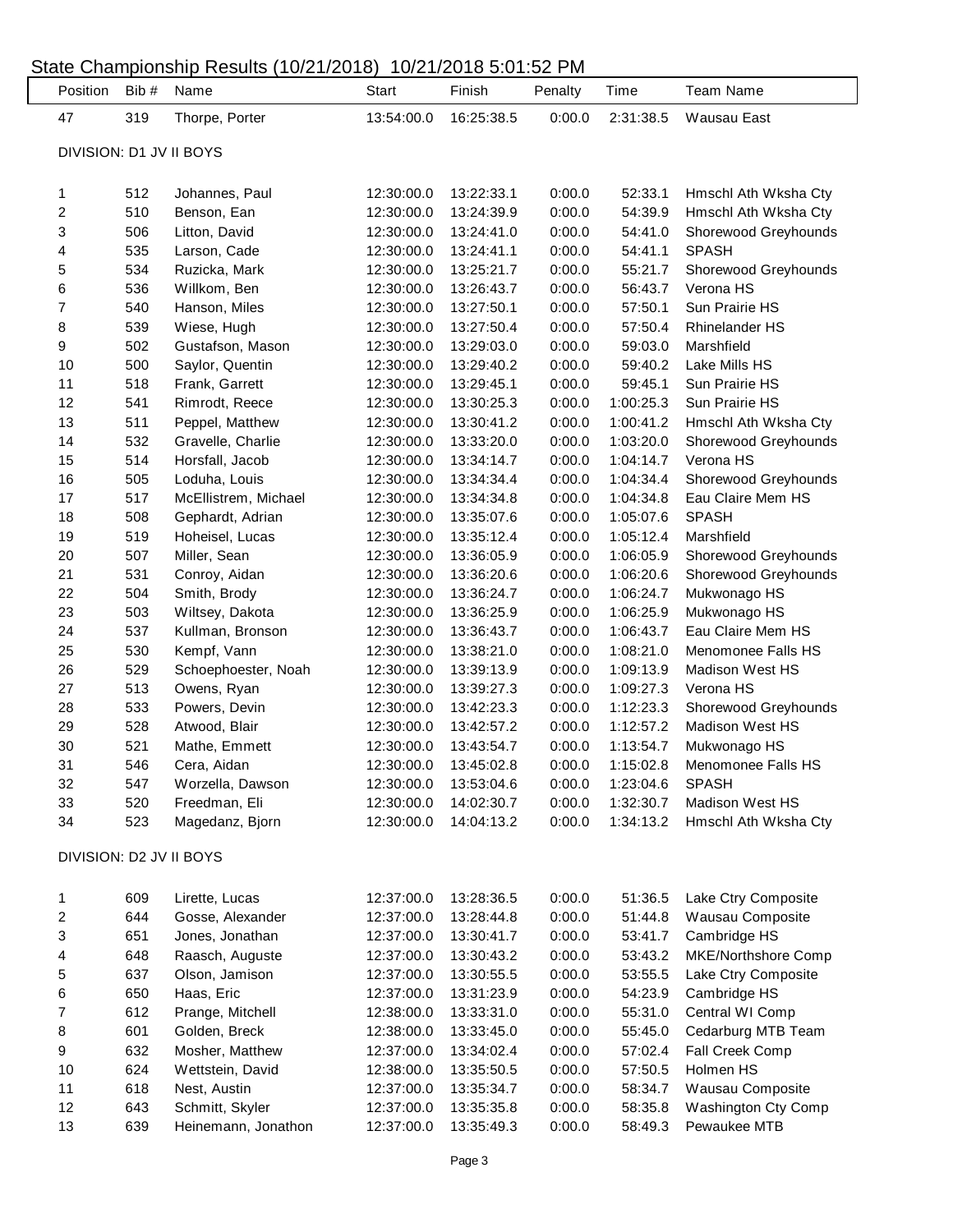### State Championship Results (10/21/2018) 10/21/2018 5:01:53 PM

| Position | Bib# | Name                      | <b>Start</b> | Finish     | Penalty | Time      | <b>Team Name</b>            |
|----------|------|---------------------------|--------------|------------|---------|-----------|-----------------------------|
| 14       | 611  | Blaszczak, Eric           | 12:37:00.0   | 13:36:19.4 | 0:00.0  | 59:19.4   | Central WI Comp             |
| 15       | 646  | Ibeling, Sam              | 12:37:00.0   | 13:36:37.3 | 0:00.0  | 59:37.3   | Cam-Rock Comp               |
| 16       | 633  | Mullen, Riley             | 12:37:00.0   | 13:36:44.5 | 0:00.0  | 59:44.5   | Fall Creek Comp             |
| 17       | 641  | Savas, Noah               | 12:37:00.0   | 13:37:27.2 | 0:00.0  | 1:00:27.2 | Rice Lake Composite         |
| 18       | 616  | Skaalen, Nick             | 12:37:00.0   | 13:37:27.3 | 0:00.0  | 1:00:27.3 | Washington Cty Comp         |
| 19       | 649  | Karlovich, Chris          | 12:37:00.0   | 13:37:28.4 | 0:00.0  | 1:00:28.4 | Cambridge HS                |
| 20       | 647  | Herrmann, Seth            | 12:38:00.0   | 13:39:03.3 | 0:00.0  | 1:01:03.3 | Holmen HS                   |
| 21       | 628  | Ruffolo, Nicolas          | 12:38:00.0   | 13:39:11.8 | 0:00.0  | 1:01:11.8 | Westosha Comp SPort         |
| 22       | 634  | Lisowe, Carson            | 12:37:00.0   | 13:38:14.4 | 0:00.0  | 1:01:14.4 | Fox Valley Composite        |
| 23       | 642  | Geiselman, Phillip        | 12:38:00.0   | 13:39:20.4 | 0:00.0  | 1:01:20.4 | Sauk Prairie HS             |
| 24       | 653  | Hodkiewicz, Sean          | 12:37:00.0   | 13:38:43.0 | 0:00.0  | 1:01:43.0 | Rice Lake Composite         |
| 25       | 645  | Klaas, Kai                | 12:37:00.0   | 13:38:43.5 | 0:00.0  | 1:01:43.5 | Cam-Rock Comp               |
| 26       | 629  | Urgel De La Torre, Carlos | 12:37:00.0   | 13:39:52.6 | 0:00.0  | 1:02:52.6 | <b>BGMS Acosta Comp</b>     |
| 27       | 602  | Mayo, Drew                | 12:38:00.0   | 13:40:55.3 | 0:00.0  | 1:02:55.3 | Fall Creek Comp             |
| 28       | 672  | Giorgianni, Joseph        | 12:37:00.0   | 13:39:57.1 | 0:00.0  | 1:02:57.1 | Marquette Senior HS         |
| 29       | 617  | Spaeth, Christian         | 12:37:00.0   | 13:40:03.1 | 0:00.0  | 1:03:03.1 | Washington Cty Comp         |
| 30       | 657  | Hatch, Devin              | 12:37:00.0   | 13:42:07.7 | 0:00.0  | 1:05:07.7 | Westosha Comp SPort         |
| 31       | 635  | Romzek, Dylan             | 12:37:00.0   | 13:43:42.7 | 0:00.0  | 1:06:42.7 | Fox Valley Composite        |
| 32       | 623  | Smith, Zander             | 12:37:00.0   | 13:43:43.0 | 0:00.0  | 1:06:43.0 | Holmen HS                   |
| 33       | 630  | Thomas, Matthew           | 12:38:00.0   | 13:45:38.5 | 0:00.0  | 1:07:38.5 | Cedarburg MTB Team          |
| 34       | 614  | Larson, Luke              | 12:38:00.0   | 13:46:17.2 | 0:00.0  | 1:08:17.2 | Sauk Prairie HS             |
| 35       | 619  | Ellis, Carter             | 12:38:00.0   | 13:46:35.9 | 0:00.0  | 1:08:35.9 | <b>Wildlands Riders</b>     |
| 36       | 659  | Manock, Landon            | 12:38:00.0   | 13:46:36.0 | 0:00.0  | 1:08:36.0 | LaCrosse Central HS         |
| 37       | 668  | Schultz, Tanner           | 12:37:00.0   | 13:45:36.6 | 0:00.0  | 1:08:36.6 | West Bend West HS           |
| 38       | 656  | Clark, Michael            | 12:38:00.0   | 13:47:32.9 | 0:00.0  | 1:09:32.9 | <b>Wildlands Riders</b>     |
| 39       | 636  | Sherman, Landon           | 12:38:00.0   | 13:48:04.7 | 0:00.0  | 1:10:04.7 | Janesville                  |
| 40       | 627  | Gundry, Logan             | 12:38:00.0   | 13:48:43.7 | 0:00.0  | 1:10:43.7 | Fall Creek HS               |
| 41       | 622  | Messerschmidt, Ethan      | 12:38:00.0   | 13:48:54.4 | 0:00.0  | 1:10:54.4 | <b>Brookfield Composite</b> |
| 42       | 621  | Weix, Braeden             | 12:38:00.0   | 13:49:25.0 | 0:00.0  | 1:11:25.0 | Sauk Prairie Comp           |
| 43       | 603  | Mahan, David              | 12:37:00.0   | 13:49:37.7 | 0:00.0  | 1:12:37.7 | Fox Valley Composite        |
| 44       | 607  | Perisic, Kaja             | 12:38:00.0   | 13:51:09.6 | 0:00.0  | 1:13:09.6 | Janesville                  |
| 45       | 671  | Stecker, Adam             | 12:38:00.0   | 13:54:26.9 | 0:00.0  | 1:16:26.9 | Sauk Prairie HS             |
| 46       | 606  | Tuttle, Drew              | 12:38:00.0   | 13:57:51.8 | 0:00.0  | 1:19:51.8 | <b>Hayward Comp</b>         |
| 47       | 670  | Fritz, Mack               | 12:37:00.0   | 13:58:52.3 | 0:00.0  | 1:21:52.3 | Fox Valley Composite        |
| 48       | 665  | Wilkerson, Jaydyn         | 12:38:00.0   | 14:02:23.3 | 0:00.0  | 1:24:23.3 | MKE MTB Composite           |
| 49       | 675  | Almeyda, Jensenne         | 12:38:00.0   | 14:03:05.4 | 0:00.0  | 1:25:05.4 | MKE MTB Composite           |
| 50       | 610  | Johnson, Odin             | 12:38:00.0   | 14:03:15.1 | 0:00.0  | 1:25:15.1 | Lake Ctry Composite         |
| 51       | 673  | Almeyda, Norval           | 12:38:00.0   | 14:11:00.4 | 0:00.0  | 1:33:00.4 | <b>MKE MTB Composite</b>    |
| 52       | 613  | Monday, Nathan            | 12:38:00.0   | 14:15:07.0 | 0:00.0  | 1:37:07.0 | Pewaukee MTB                |
|          |      |                           |              |            |         |           |                             |
|          |      | DIVISION: D1 FROSH BOYS   |              |            |         |           |                             |
| 1        | 835  | Sizer, Thomas             | 10:00:00.0   | 10:56:15.4 | 0:00.0  | 56:15.4   | Eau Claire Mem HS           |
| 2        | 834  | Shanks, Jake              | 10:00:00.0   | 10:56:33.3 | 0:00.0  | 56:33.3   | Hmschl Ath Wksha Cty        |
| 3        | 848  | Kotz, Ellison             | 10:00:00.0   | 10:56:45.2 | 0:00.0  | 56:45.2   | Eau Claire Mem HS           |
| 4        | 840  | Davies, Raife             | 10:00:00.0   | 10:58:06.3 | 0:00.0  | 58:06.3   | Lake Mills HS               |
| 5        | 845  | Johnson, Isaac            | 10:00:00.0   | 10:58:26.4 | 0:00.0  | 58:26.4   | Hmschl Ath Wksha Cty        |
| 6        | 819  | Smith, Payton             | 10:00:00.0   | 11:00:46.1 | 0:00.0  | 1:00:46.1 | Marshfield                  |
| 7        | 818  | Burdeen, Max              | 10:00:00.0   | 11:01:00.8 | 0:00.0  | 1:01:00.8 | Madison West HS             |
| 8        | 811  | Perry, Conner             | 10:00:00.0   | 11:01:42.8 | 0:00.0  | 1:01:42.8 | La Crosse Logan HS          |
| 9        | 817  | Yuroff, Charlie           | 10:00:00.0   | 11:03:19.8 | 0:00.0  | 1:03:19.8 | Madison West HS             |
|          | 821  |                           |              |            | 0:00.0  | 1:03:25.8 | Menomonee Falls HS          |
| 10<br>11 | 827  | Esterle, Stephen          | 10:00:00.0   | 11:03:25.8 | 0:00.0  |           |                             |
|          |      | Griswold, Kyle            | 10:00:00.0   | 11:04:41.8 |         | 1:04:41.8 | Shorewood Greyhounds        |
| 12       | 831  | Volm, Jack                | 10:00:00.0   | 11:05:13.8 | 0:00.0  | 1:05:13.8 | <b>SPASH</b>                |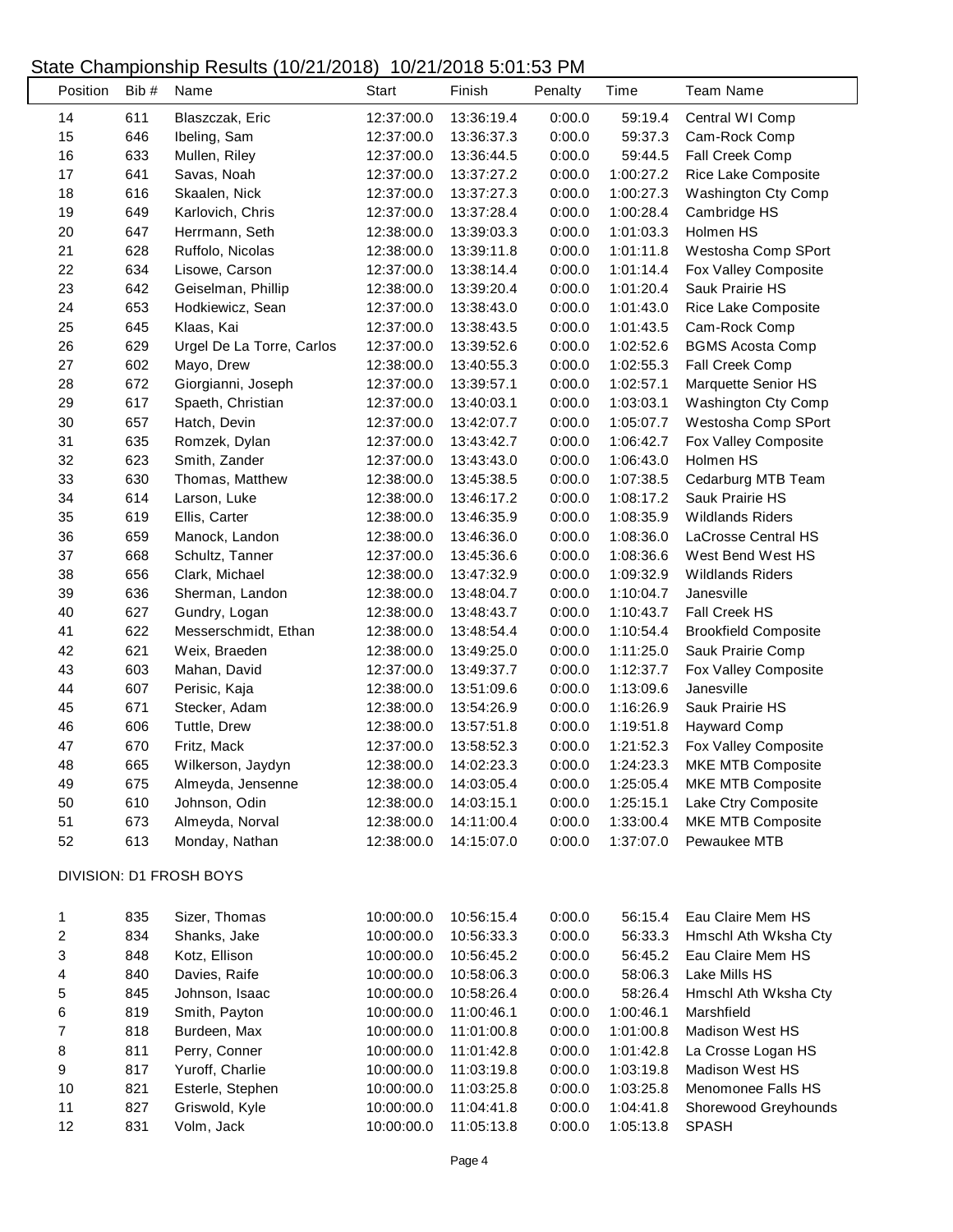## State Championship Results (10/21/2018) 10/21/2018 5:01:53 PM

| Position                | Bib# | Name                    | <b>Start</b> | Finish     | Penalty | Time      | <b>Team Name</b>                     |
|-------------------------|------|-------------------------|--------------|------------|---------|-----------|--------------------------------------|
| 13                      | 843  | Neinast, Kason          | 10:00:00.0   | 11:07:01.2 | 0:00.0  | 1:07:01.2 | Marshfield                           |
| 14                      | 812  | Maes, Dylan             | 10:00:00.0   | 11:07:03.1 | 0:00.0  | 1:07:03.1 | <b>Madison West HS</b>               |
| 15                      | 842  | Ellison, Otto           | 10:00:00.0   | 11:07:31.7 | 0:00.0  | 1:07:31.7 | <b>Madison West HS</b>               |
| 16                      | 813  | Dolan, Tom              | 10:00:00.0   | 11:09:36.4 | 0:00.0  | 1:09:36.4 | <b>Madison West HS</b>               |
| 17                      | 841  | Kern, Preston           | 10:00:00.0   | 11:09:55.9 | 0:00.0  | 1:09:55.9 | Lake Mills HS                        |
| 18                      | 839  | Iggulden, Kenneth       | 10:00:00.0   | 11:10:26.2 | 0:00.0  | 1:10:26.2 | Sun Prairie HS                       |
| 19                      | 826  | Eitel, Rana             | 10:00:00.0   | 11:13:39.0 | 0:00.0  | 1:13:39.0 | Shorewood Greyhounds                 |
| 20                      | 846  | Gormley, Isaac          | 10:00:00.0   | 11:13:55.2 | 0:00.0  | 1:13:55.2 | Verona HS                            |
| 21                      | 815  | Falk, Sam               | 10:00:00.0   | 11:18:02.7 | 0:00.0  | 1:18:02.7 | <b>Madison West HS</b>               |
| 22                      | 822  | Kilbourn, Aidan         | 10:00:00.0   | 11:18:11.6 | 0:00.0  | 1:18:11.6 | Menomonee Falls HS                   |
| 23                      | 830  | Berry, Stanley          | 10:00:00.0   | 11:18:12.1 | 0:00.0  | 1:18:12.1 | Shorewood Greyhounds                 |
| 24                      | 800  | Klein, Weston           | 10:00:00.0   | 11:19:48.1 | 0:00.0  | 1:19:48.1 | Lake Mills HS                        |
| 25                      | 849  | Maas, Quentin           | 10:00:00.0   | 11:22:34.4 | 0:00.0  | 1:22:34.4 | Eau Claire Mem HS                    |
| 26                      | 847  | Bub, Cameron            | 10:00:00.0   | 11:23:14.8 | 0:00.0  | 1:23:14.8 | Sun Prairie HS                       |
| 27                      | 808  | Siefert, Kyle           | 10:00:00.0   | 11:23:59.7 | 0:00.0  | 1:23:59.7 | <b>Rhinelander HS</b>                |
| 28                      | 805  | Saldin, Pramana         | 10:00:00.0   | 11:24:51.5 | 0:00.0  | 1:24:51.5 |                                      |
|                         |      |                         |              |            |         | 1:26:52.0 | Shorewood Greyhounds                 |
| 29                      | 802  | Weber-Campbell, Ash     | 10:00:00.0   | 11:26:52.0 | 0:00.0  |           | <b>Madison West HS</b>               |
| 30                      | 850  | Stearns, Graham         | 10:00:00.0   | 11:27:21.5 | 0:00.0  | 1:27:21.5 | Shorewood Greyhounds                 |
|                         |      | DIVISION: D2 FROSH BOYS |              |            |         |           |                                      |
| 1                       | 944  | Craig, Jakob            | 10:07:00.0   | 11:00:16.9 | 0:00.0  | 53:16.9   | Rhinelander NW Comp                  |
| $\overline{\mathbf{c}}$ | 949  | Carlson, Kade           | 10:07:00.0   | 11:00:54.0 | 0:00.0  | 53:54.0   | Hayward HS                           |
| 3                       | 941  | Smith, Therin           | 10:07:00.0   | 11:01:42.7 | 0:00.0  | 54:42.7   | LaCrosse Central HS                  |
| 4                       | 950  | Martin, Alex            | 10:07:00.0   | 11:01:44.5 | 0:00.0  | 54:44.5   | Westosha Comp NPier                  |
| 5                       | 934  | Marks, Drake            | 10:07:00.0   | 11:02:31.6 | 0:00.0  | 55:31.6   | Hayward HS                           |
| 6                       | 943  | Wrightsman, Riley       | 10:07:00.0   | 11:02:43.0 | 0:00.0  | 55:43.0   | MKE MTB Composite                    |
| 7                       | 970  | Buchanan, Connor        | 10:07:00.0   | 11:02:49.6 | 0:00.0  | 55:49.6   | Westosha Comp SPort                  |
| 8                       | 951  | Paupore, Ryan           | 10:07:00.0   | 11:02:51.2 | 0:00.0  | 55:51.2   | Westosha Comp SPort                  |
| 9                       | 930  | Buske, Owen             | 10:07:00.0   | 11:04:43.0 | 0:00.0  | 57:43.0   | <b>Madison East HS</b>               |
| 10                      | 939  | Gerlach, Jura           | 10:07:00.0   | 11:04:43.2 | 0:00.0  | 57:43.2   | Lake Ctry Composite                  |
| 11                      | 948  | Wateski, Gavin          | 10:07:00.0   | 11:05:14.4 | 0:00.0  | 58:14.4   | Holmen HS                            |
| 12                      | 937  | Hankes, Jackson         | 10:07:00.0   | 11:05:15.7 | 0:00.0  | 58:15.7   | Janesville                           |
| 13                      | 945  | Spangenberg, Michael    | 10:07:00.0   | 11:07:01.1 | 0:00.0  | 1:00:01.1 | West Bend West HS                    |
| 14                      | 903  | Garner, Caleb           | 10:07:00.0   | 11:07:04.3 | 0:00.0  | 1:00:04.3 | Green Bay Composite                  |
| 15                      | 918  | Faust, Parker           | 10:07:00.0   | 11:08:05.0 | 0:00.0  | 1:01:05.0 | Wausau East                          |
| 16                      | 926  | Zempel, Elijah          | 10:08:00.0   | 11:10:51.2 | 0:00.0  | 1:02:51.2 | Cam-Rock Comp                        |
| 17                      | 908  | Wagner, Anthony         | 10:07:00.0   | 11:09:55.8 | 0:00.0  | 1:02:55.8 | LaCrosse Central HS                  |
| 18                      | 942  | Jarman, Nicholas        | 10:07:00.0   | 11:09:55.8 | 0:00.0  | 1:02:55.8 | LaCrosse Central HS                  |
| 19                      | 940  | Oeltjen, Rabe           | 10:07:00.0   | 11:09:55.8 | 0:00.0  | 1:02:55.8 | LaCrosse Central HS                  |
|                         |      |                         | 10:08:00.0   | 11:11:55.2 | 0:00.0  | 1:03:55.2 | <b>Washington Cty Comp</b>           |
| 20<br>21                | 946  | Bussey, Sawyer          |              |            | 0:00.0  |           |                                      |
|                         | 925  | Duke, Nick              | 10:07:00.0   | 11:11:33.9 |         | 1:04:33.9 | Westosha Comp<br>Lake Ctry Composite |
| 22                      | 938  | Spicuzza-Pesicek, Lucca | 10:08:00.0   | 11:12:46.1 | 0:00.0  | 1:04:46.1 |                                      |
| 23                      | 915  | Ashworth, Brogan        | 10:07:00.0   | 11:12:40.4 | 0:00.0  | 1:05:40.4 | Sauk Prairie HS                      |
| 24                      | 932  | Breit, Thomas           | 10:08:00.0   | 11:15:07.8 | 0:00.0  | 1:07:07.8 | Onalaska HS                          |
| 25                      | 964  | Randolph, Christian     | 10:08:00.0   | 11:15:20.4 | 0:00.0  | 1:07:20.4 | Westosha Comp                        |
| 26                      | 922  | Vandyke, Micah          | 10:08:00.0   | 11:15:32.4 | 0:00.0  | 1:07:32.4 | <b>Wildlands Riders</b>              |
| 27                      | 974  | Senke, Colin            | 10:08:00.0   | 11:15:46.9 | 0:00.0  | 1:07:46.9 | Verona Composite                     |
| 28                      | 917  | Towne, Luka             | 10:08:00.0   | 11:15:51.5 | 0:00.0  | 1:07:51.5 | Verona Composite                     |
| 29                      | 906  | Dalton, Ean             | 10:08:00.0   | 11:17:06.5 | 0:00.0  | 1:09:06.5 | Janesville                           |
| 30                      | 952  | Cobb, Silas             | 10:08:00.0   | 11:18:02.1 | 0:00.0  | 1:10:02.1 | La Crosse Composite                  |
| 31                      | 972  | Lofgren, (daniel) Cash  | 10:08:00.0   | 11:18:09.6 | 0:00.0  | 1:10:09.6 | Independent Racers                   |
| 32                      | 959  | Thelen, Isaac           | 10:08:00.0   | 11:18:23.9 | 0:00.0  | 1:10:23.9 | Verona Composite                     |
| 33                      | 904  | Fink, Seth              | 10:08:00.0   | 11:18:33.3 | 0:00.0  | 1:10:33.3 | Green Bay Composite                  |